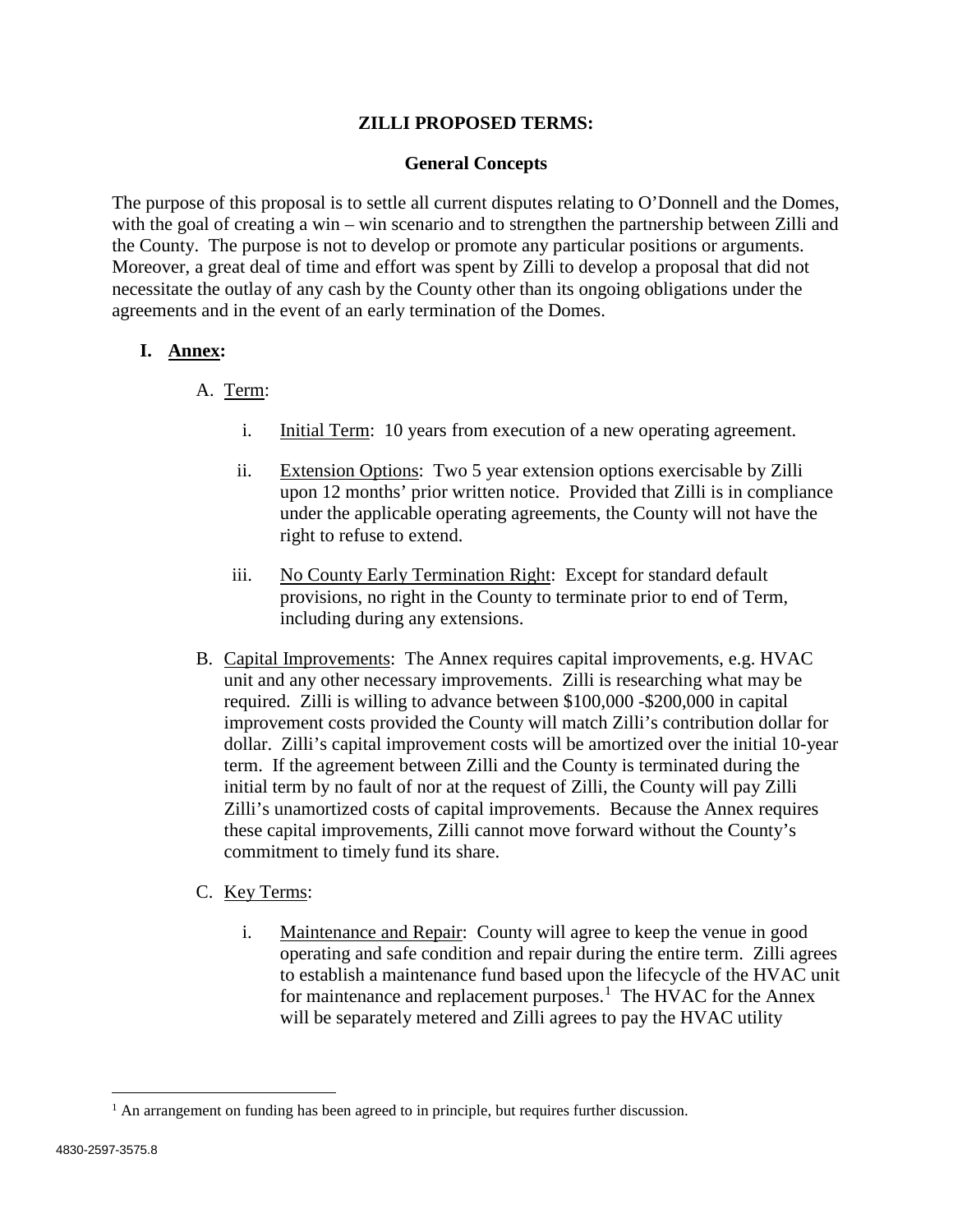charges for Zilli hosted events. The County agrees to pay the HVAC utility charges for County hosted events.

- ii. Casualty: If there is a closure or other interruption in Zilli's ability to use the venue due to casualty, then the County will agree to repair unless the damage is over an agreed upon percentage or other agreed upon benchmark. Once the venue is again being used for Zilli events, then there will be a reduced rent schedule based on the length of the interruption and until operations have recovered from the closure/interruption. If the casualty is so significant that the venue will not be repaired and the applicable agreement is terminated, then the County will pay Zilli any of its unamortized costs of capital improvements.
- iii. Non-Casualty Closures: If there is a temporary closure or other interruption, reduced hours or other limitations for events arising from the condition of the venue (excluding only casualty and Zilli's willful misconduct or breach), then the County will undertake reasonable efforts to repair the damage. Once the venue is again being used for Zilli events, then there will be an abated/reduced rent schedule based on the length of the interruption and until operations have recovered from the closure (the abatement/reduction will be more generous than for a casualty as in the event of a casualty there may be some insurance proceeds available to Zilli to compensate for the loss of business from a casualty).
- D. Rent (inclusive of the Domes):
	- i. Percentage Rent: Zilli is willing to agree to pay seven percent (7%) of gross sales (food and beverage) to the County for sales between \$0 - \$600,000 each contract year. Zilli is further willing to agree to pay ten percent (10%) of gross sales (food and beverage) for sales in excess of \$600,000 each contract year.
	- ii. Room Revenue from Catering Events: In return for having control of venue/room rentals for events with catering opportunities, Zilli is willing to pay the County the first \$50,000 in room revenue each contract year.<sup>[2](#page-1-0)</sup> Any room revenue in excess of \$50,000 in a contract year will be split 50/50 between Zilli and the County.
	- iii. Revenue from Non-catering Events. The County will retain all rental revenue from events without catering opportunities for which it rents the Annex and the Domes. These events may include, but are not limited to, ceremony-only weddings, approximately 22 winter markets, urban rummage sales, County town hall meetings, Friends of the Domes events and meetings, and Department of Parks, Recreation and Culture events

<span id="page-1-0"></span><sup>&</sup>lt;sup>2</sup> Subject to reduction if/when the Domes close (for whatever reason).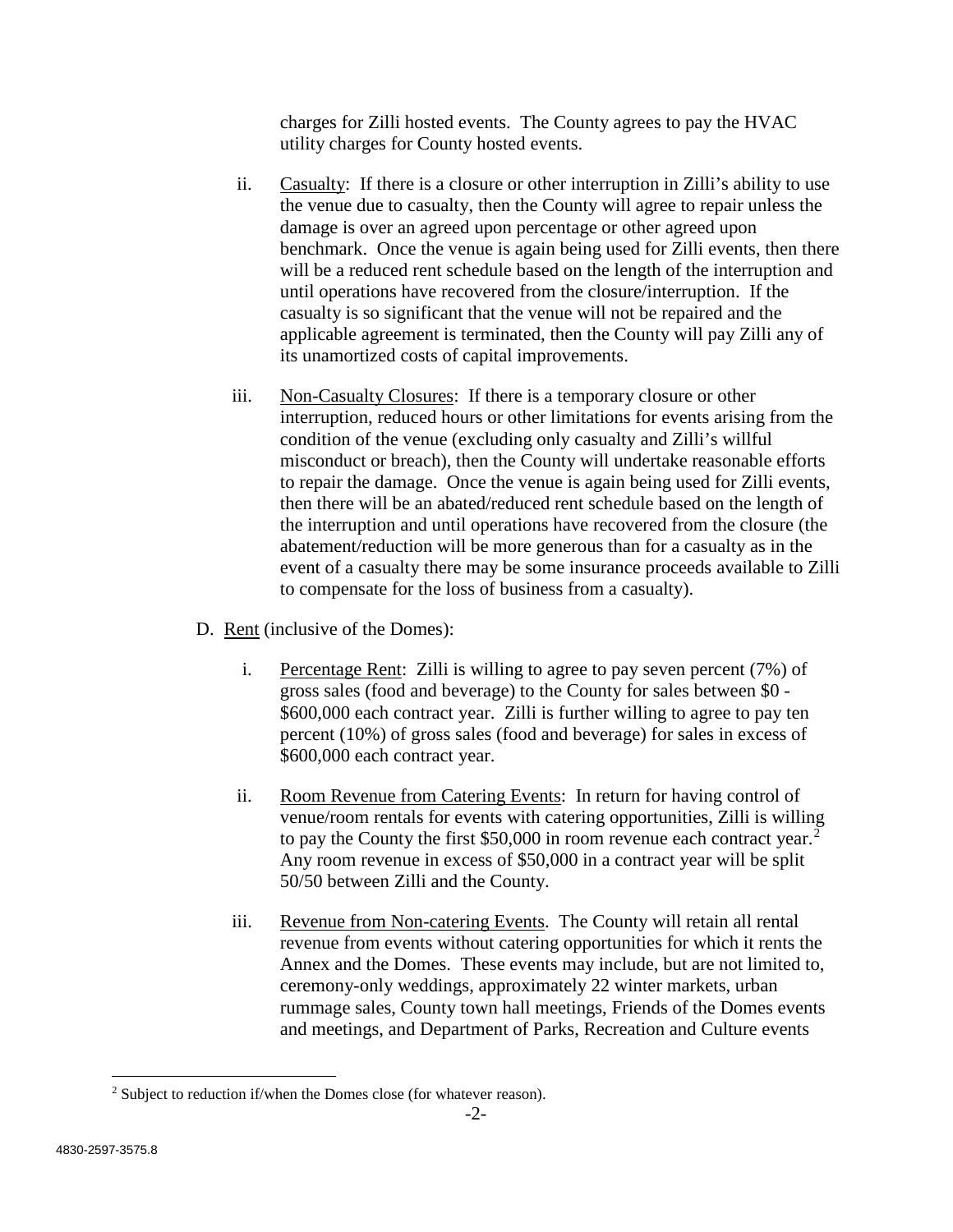and meetings. This non-revenue event revenue will not be included in the calculations of Section I.D.ii. Room Revenue above.

- iv. Calendar: County and Zilli would need to agree upon a calendar that allows the County to have its events, but that also guarantees a generous number of marketable venue dates to Zilli at both the Domes and the Annex.
- v. Termination Right. If the Dome Agreement is terminated, Zilli shall have the right upon 9 months prior written notice to terminate the Annex agreement.

# **II. Domes:**

A. Term: From execution of a new operating agreement and coterminous with the Annex unless and then until the earlier of (i) County Board of Supervisors taking legislative action deciding to either permanently close the Domes or to institute major repairs or renovation of the Domes within the next 18 months after such action and the delivery of the lesser of (A) 18 months written notice to Zilli terminating the Domes operating agreement or (B) after written notice to Zilli, the date that is one business day after the last venue booking on Zilli's books for the Domes, or (ii) the permanent closure of the Domes because the venue is no longer safe for the public.

#### B. Future of the Domes:

- i. If the County Board decides to rebuild the Domes or to construct a new facility (if the new facility allows for event hosting (at the sole discretion of County)), then the County and Zilli will negotiate reasonably, with due diligence and in good faith terms and conditions of a new operating agreement whereby Zilli will be able to operate in the facility on terms as close as possible to the terms of the Domes agreement. The new operating agreement will require approval by the Milwaukee County Comptroller and the County's bond counsel to ensure that any necessary bond issuance for the rebuilding and/or reconstruction of the Domes will be tax exempt. To the extent practicable (and as approved by the Comptroller and bond counsel), the new operating agreement term will run concurrently to the Annex.
	- 1. If Zilli and the County (with the approval of the Comptroller and bond counsel) are able to work out a new operating agreement, the term of the new agreement (and the Annex agreement) will be extended for the same amount of time the Domes were closed for rebuilding and/or reconstruction.
	- 2. The County will be afforded five (5) years to complete the rebuilding and/or reconstruction.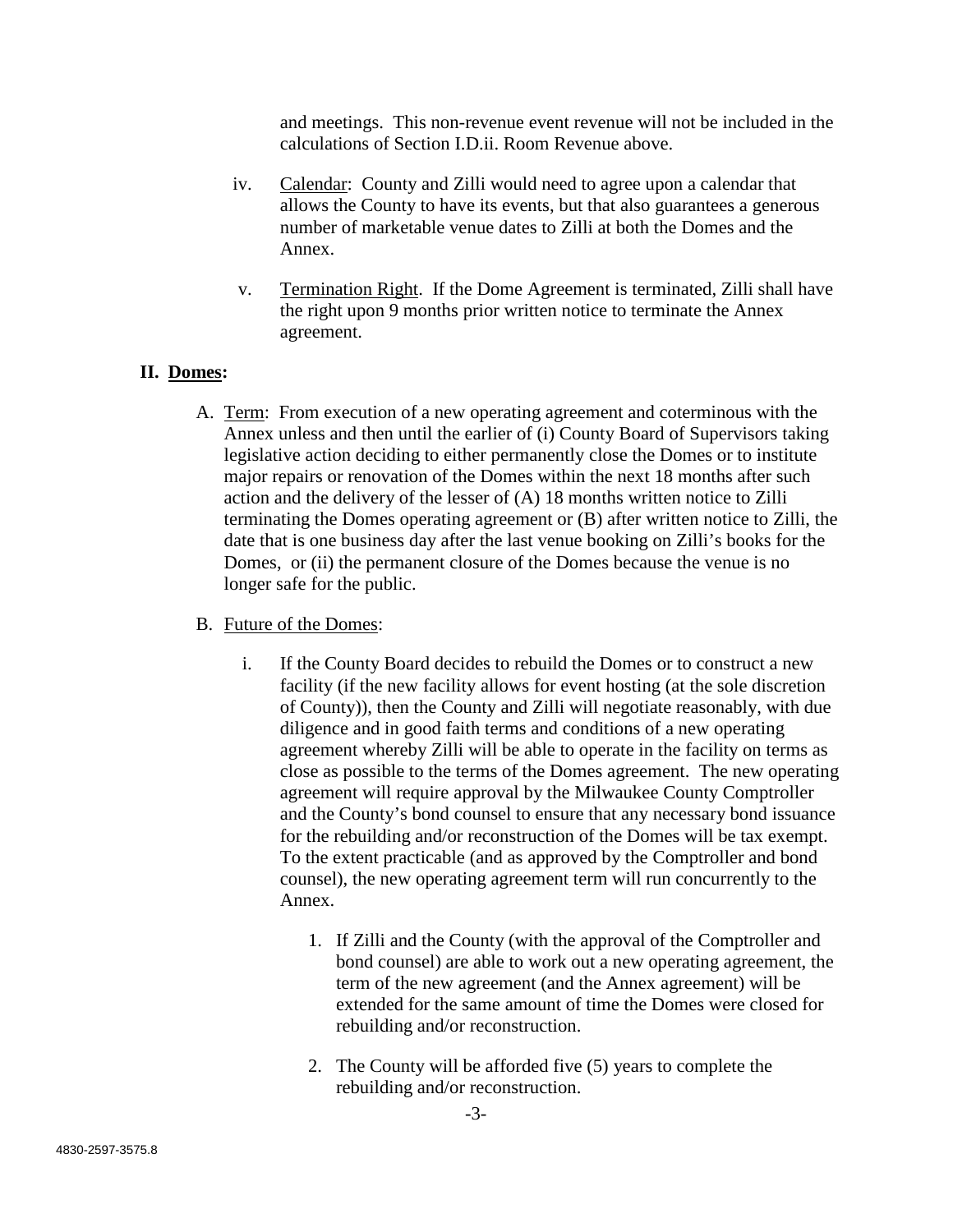ii. If the Domes permanently close for whatever reason, or if Zilli and the County cannot agree on a new operating agreement (see Section II.B.i.1.) within a reasonable time, or if the County decides to not rebuild the Domes or not reconstruct another facility capable of hosting events, then the County will buy out the Domes agreement pursuant to the following schedule determined based on the calendar year in which the County gives Zilli notice under Section II.A. $(i)(A)$  or  $(B)$ , as applicable, or the calendar year the Domes is closed under Section II.A.(ii), whichever first occurs:

| 2019 | 2020 | <b>2021</b> | 2022                                                       | 2023 | 2024     | 2025   |
|------|------|-------------|------------------------------------------------------------|------|----------|--------|
|      |      |             | $$396,000$   \$330,000   \$264,000   \$198,000   \$132,000 |      | \$66,000 | \$0.00 |

If the County Board of Supervisors took legislative action deciding to institute major repairs or renovation of the Domes within the next 18 months after such action and the County has not instituted such repairs or renovations within such time period, then Zilli can at any time after 18 months from such legislative action elect to receive payment as if the Domes had permanently closed as of the date of such action.

- C. Capital Improvements: Existing amortization schedule stays in place and is payable to Zilli based on the remaining amortization for the calendar year in which the County gives Zilli notice under Section II.A. $(i)$ (A) or (B), as applicable, or the calendar year the Domes is closed under Section II.A.(ii) or is deemed closed under B. above or the Domes agreement otherwise terminates as provided therein, whichever first occurs.
- D. Rent, Room Revenue and Calendar: See Section I.D. above.
- E. Maintenance and Repair, Casualty, and Non Casualty: Same as 1.C. above subject to the County's rights under this Article II

#### III. Other Venues:

- A. Boerner:
	- i. Initial Term: The current agreement expires December 31, 2023.
	- ii. Extension Term: The current 5 year extension option, which may be exercised if mutually agreed to, will be modified to be exercisable by Zilli upon 18 months' prior written notice. Provided that Zilli is in compliance under the applicable operating agreements, the County will not have the right to refuse to extend.